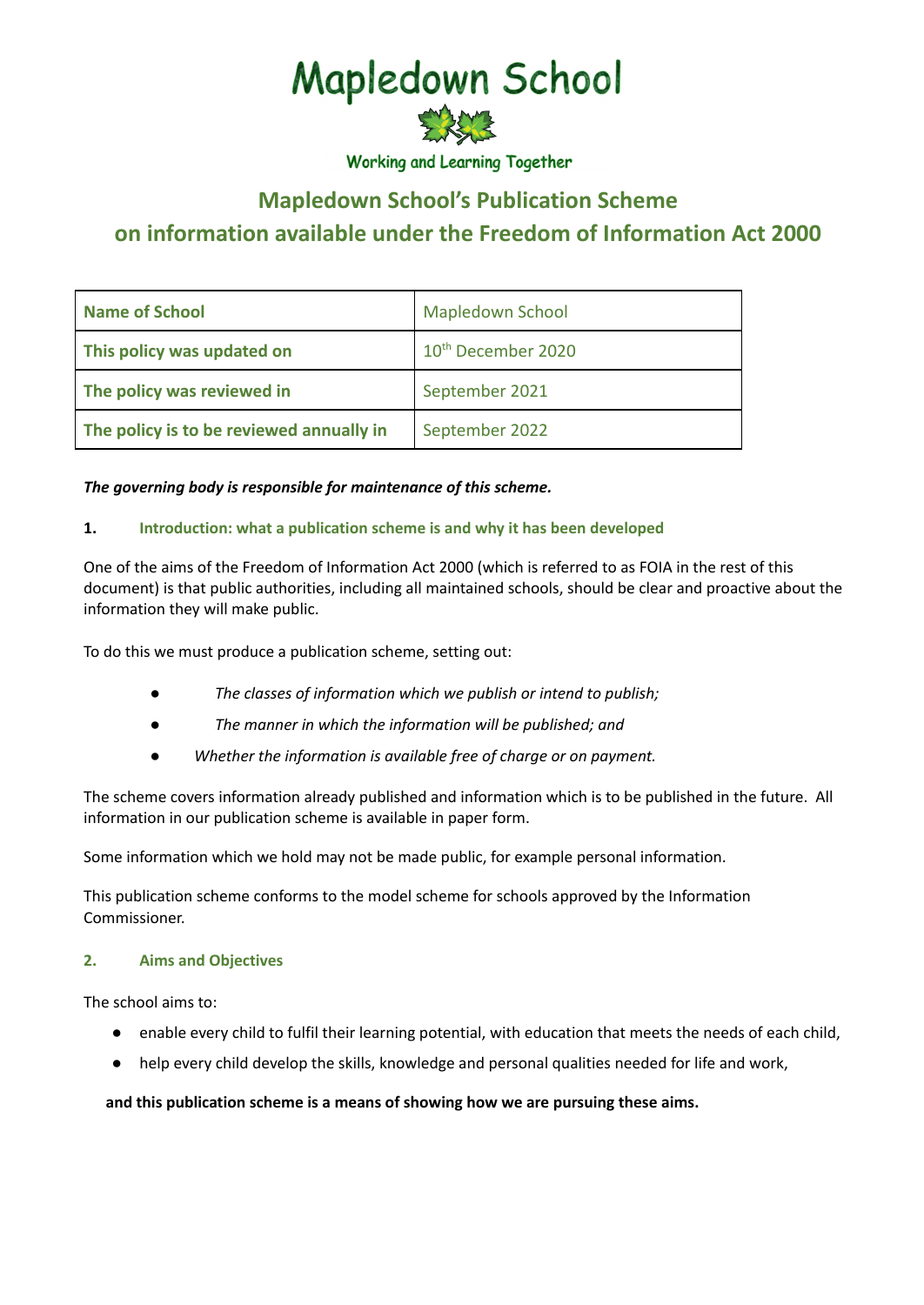#### **3. Categories of information published**

The publication scheme guides you to information which we currently publish (or have recently published) or which we will publish in the future. This is split into categories of information known as 'classes'. These are contained in section 6 of this scheme.

The classes of information that we undertake to make available are organised into four broad topic areas:

#### *School Prospectus* **– information published in the school prospectus (see website)**

*Governors' Documents* **– information published in the Governors Annual Report and in other governing body documents.**

*Pupils & Curriculum* **– information about policies that relate to pupils and the school curriculum.**

School Policies and other information related to the school - information about policies that relate to the **school in general.**

#### **4. How to request information**

If you require a paper version of any of the documents within the scheme, please contact the school by telephone, email, fax or letter. Contact details are set out below.

Email: **[office@mapledown.barnet.sch.uk](mailto:office@mapledown.barnet.sch.uk)**

#### Tel: **0208 455 4111**

#### Fax: **0208 455 4895**

#### Contact Address: **Mapledown School, Claremont Rd. London NW2 1TR**

To help us process your request quickly, please clearly mark any correspondence **"PUBLICATION SCHEME REQUEST**" (in CAPITALS please)

If the information you're looking for isn't available via the scheme you can still contact the school to ask if we have it.

# **5. Paying for information**

Information published on our website is free, although you may incur costs from your Internet service provider. If you don't have Internet access, you can access our website using a local library or an Internet café.

Single copies of information covered by this publication are provided free unless stated otherwise in section 6. If your request means that we have to do a lot of photocopying or printing, or pay a large postage charge, or is for a priced item such as some printed publications or videos we will let you know the cost before fulfilling your request. Where there is a charge this will be indicated by a £ sign in the description box.

# **6. Classes of Information Currently Published**

School Prospectus – **this section sets out information published in the school prospectus to be found on our website**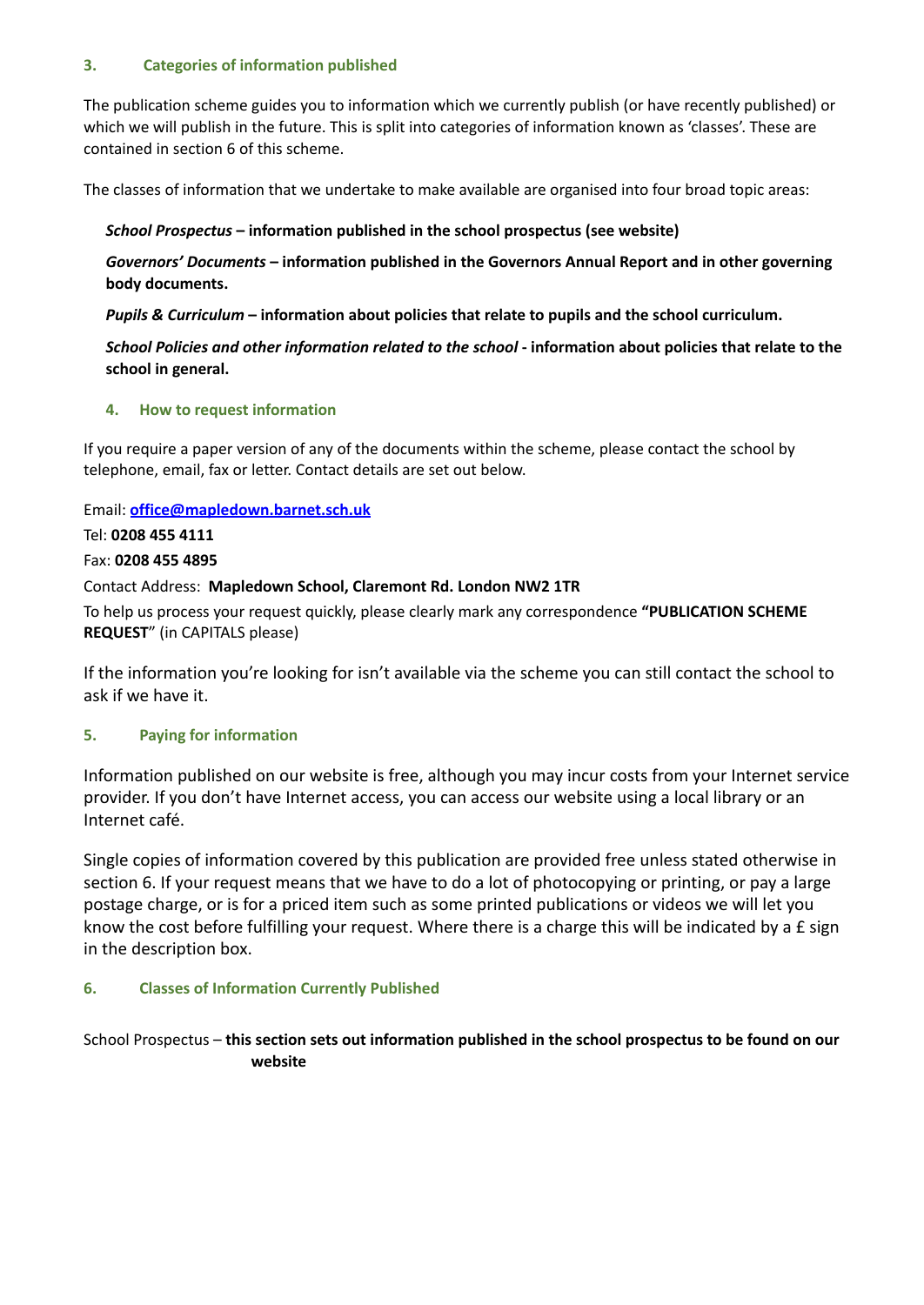| <b>Class</b>      | <b>Description</b>                                                                                                                                                                                                                                                                                                                                                                                                                                                                                                                                                                                                                                                                                                                                                                                                                                                                                                                                                                                                                                                                                                                                                                                                                            |
|-------------------|-----------------------------------------------------------------------------------------------------------------------------------------------------------------------------------------------------------------------------------------------------------------------------------------------------------------------------------------------------------------------------------------------------------------------------------------------------------------------------------------------------------------------------------------------------------------------------------------------------------------------------------------------------------------------------------------------------------------------------------------------------------------------------------------------------------------------------------------------------------------------------------------------------------------------------------------------------------------------------------------------------------------------------------------------------------------------------------------------------------------------------------------------------------------------------------------------------------------------------------------------|
| <b>School</b>     | The statutory contents of the school prospectus are as follows, (other items may be included in the                                                                                                                                                                                                                                                                                                                                                                                                                                                                                                                                                                                                                                                                                                                                                                                                                                                                                                                                                                                                                                                                                                                                           |
| <b>Prospectus</b> | prospectus at the school's discretion):<br>the name, address and telephone number of the school, and the type of school<br>the names of the head teacher and chair of governors<br>information on the school policy on admissions<br>a statement of the school's ethos and values<br>details of any affiliations with a particular religion or religious denomination, the religious<br>education provided, parents' right to withdraw their child from religious education and collective<br>worship and the alternative provision for those pupils<br>information about the school's policy on providing for pupils with special educational needs<br>number of pupils on roll and rates of pupils' authorised and unauthorised absences<br>National Curriculum assessment results for appropriate Key Stages, with national summary figures<br>the number of pupils studying for and percentage achieving other vocational qualifications<br>the destinations of school leavers <sup>1</sup><br>the arrangements for visits to the school by prospective parents<br>the number of places for pupils of normal age of entry in the preceding school year and the number<br>of written applications / preferences expressed for those places |
|                   |                                                                                                                                                                                                                                                                                                                                                                                                                                                                                                                                                                                                                                                                                                                                                                                                                                                                                                                                                                                                                                                                                                                                                                                                                                               |

# Governors' Annual Report and other information relating to the governing body– **this section sets out information published in the Governors' Annual Report and in other governing body documents.**

| <b>Class</b>         | <b>Description</b>                                                                                                                                                                                                                                                                                                                                                                                                                                                                                                                                                                                                                                                                                                                                                                                                                                                                                                                                                                                                                                                                                                                                                                                                                                                                                                                                                                                                                                                                                        |
|----------------------|-----------------------------------------------------------------------------------------------------------------------------------------------------------------------------------------------------------------------------------------------------------------------------------------------------------------------------------------------------------------------------------------------------------------------------------------------------------------------------------------------------------------------------------------------------------------------------------------------------------------------------------------------------------------------------------------------------------------------------------------------------------------------------------------------------------------------------------------------------------------------------------------------------------------------------------------------------------------------------------------------------------------------------------------------------------------------------------------------------------------------------------------------------------------------------------------------------------------------------------------------------------------------------------------------------------------------------------------------------------------------------------------------------------------------------------------------------------------------------------------------------------|
| Governors'           | The statutory contents of the governors' annual report to parents are as follows, (other items may be                                                                                                                                                                                                                                                                                                                                                                                                                                                                                                                                                                                                                                                                                                                                                                                                                                                                                                                                                                                                                                                                                                                                                                                                                                                                                                                                                                                                     |
| <b>Annual Report</b> | included in the annual report at the school's discretion):                                                                                                                                                                                                                                                                                                                                                                                                                                                                                                                                                                                                                                                                                                                                                                                                                                                                                                                                                                                                                                                                                                                                                                                                                                                                                                                                                                                                                                                |
|                      | details of the governing body membership, including name and address of chair and clerk<br>a statement on progress in implementing the action plan drawn up following an inspection<br>a financial statement, including gifts made to the school and amounts paid to governors for<br>expenses<br>a description of the school's arrangements for security of pupils staff and the premises<br>information about the implementation of the governing body's policy on pupils with special<br>$\bullet$<br>educational needs (SEN) and any changes to the policy during the last year<br>a description of the arrangements for the admission of pupils with disabilities; details of steps<br>$\bullet$<br>to prevent disabled pupils being treated less favourably than other pupils; details of existing<br>facilities to assist access to the school by pupils with disabilities; the accessibility plan covering<br>future policies for increasing access by those with disabilities to the school<br>a statement of policy on whole staff development identifying how teachers' professional<br>development impacts on teaching and learning<br>number of pupils on roll and rates of pupils' authorised and unauthorised absence<br>the number of pupils studying for and percentage achieving other vocational qualifications<br>the destinations of school leavers <sup>1</sup><br>a statement of the extent to which proposals in the post-inspection action plan have been<br>carried into effect |
| Instrument of        | The name of the school<br>$\bullet$                                                                                                                                                                                                                                                                                                                                                                                                                                                                                                                                                                                                                                                                                                                                                                                                                                                                                                                                                                                                                                                                                                                                                                                                                                                                                                                                                                                                                                                                       |
| Government           | The category of the school                                                                                                                                                                                                                                                                                                                                                                                                                                                                                                                                                                                                                                                                                                                                                                                                                                                                                                                                                                                                                                                                                                                                                                                                                                                                                                                                                                                                                                                                                |
|                      | The name of the governing body                                                                                                                                                                                                                                                                                                                                                                                                                                                                                                                                                                                                                                                                                                                                                                                                                                                                                                                                                                                                                                                                                                                                                                                                                                                                                                                                                                                                                                                                            |
|                      | The manner in which the governing body is constituted                                                                                                                                                                                                                                                                                                                                                                                                                                                                                                                                                                                                                                                                                                                                                                                                                                                                                                                                                                                                                                                                                                                                                                                                                                                                                                                                                                                                                                                     |
|                      | The term of office of each category of governor if less than 4 years                                                                                                                                                                                                                                                                                                                                                                                                                                                                                                                                                                                                                                                                                                                                                                                                                                                                                                                                                                                                                                                                                                                                                                                                                                                                                                                                                                                                                                      |

<sup>1</sup> Some information might be confidential or otherwise exempt from the publication by law – we cannot therefore publish this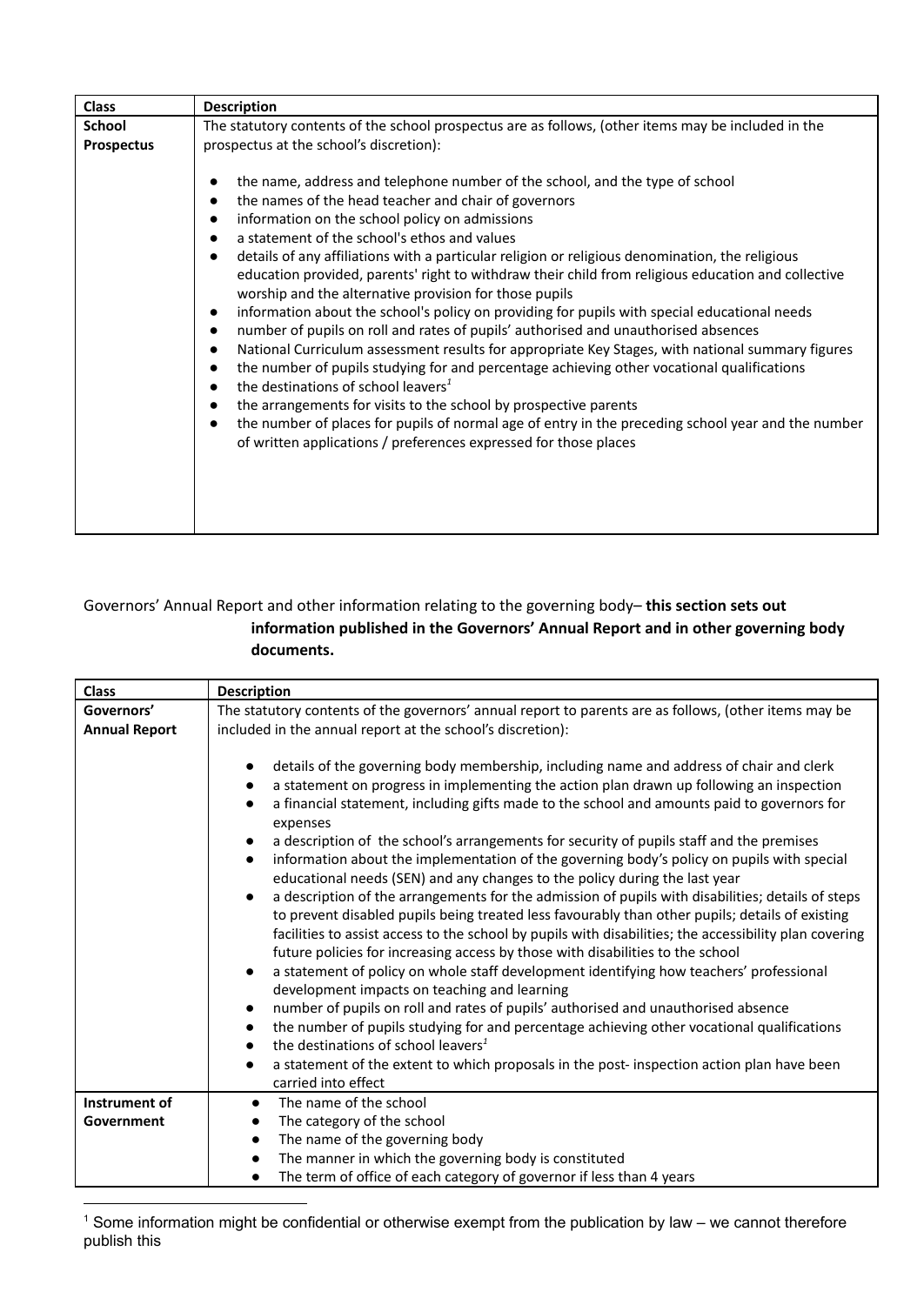|                                                                                      | The name of any body entitled to appoint any category of governor<br>Details of any trust<br>If the school has a religious character, a description of the ethos<br>The date the instrument takes effect |
|--------------------------------------------------------------------------------------|----------------------------------------------------------------------------------------------------------------------------------------------------------------------------------------------------------|
| Minutes <sup>2</sup> of<br>meeting of the<br>governing body<br>and its<br>committees | Agreed minutes of meetings of the governing body and its committees <i>[current and last full academic</i><br>school yearl                                                                               |

# Pupils & Curriculum Policies - **This section gives access to information about policies that relate to pupils and the school curriculum.**

| <b>Class</b>               | <b>Description</b>                                                                                  |
|----------------------------|-----------------------------------------------------------------------------------------------------|
| Home – school              | Statement of the school's aims and values, the school's responsibilities, the parental              |
| agreement                  | responsibilities and the school's expectations of its pupils for example homework arrangements      |
| Curriculum Policy          | Statement on following the policy for the secular curriculum subjects and religious education and   |
|                            | schemes of work and syllabuses currently used by the school                                         |
| Sex Education Policy       | Statement of policy with regard to sex and relationship education                                   |
| <b>Special Education</b>   | Information about the school's policy on providing for pupils with special educational needs        |
| Needs Policy               |                                                                                                     |
| <b>Accessibility Plans</b> | Plan for increasing participation of disabled pupils in the school's curriculum, improving the      |
|                            | accessibility of the physical environment and improving delivery of information to disabled pupils. |
| Race Equality Policy       | Statement of policy for promoting race equality                                                     |
| Collective Worship         | Statement of arrangements for the required daily act of collective worship                          |
| <b>Careers Education</b>   | Statement of the programmes of careers education provided for Key 4.                                |
| Policy                     |                                                                                                     |
| <b>Child Protection</b>    | Statement of policy for safeguarding and promoting welfare of pupils at the school.                 |
| Policy                     |                                                                                                     |
| <b>Pupil Discipline</b>    | Statement of general principles on behaviour and discipline and of measures taken by the head       |
|                            | teacher to prevent bullying.                                                                        |

# School Policies and other information related to the school - **This section gives access to information about policies that relate to the school in general.**

| <b>Class</b>                                                           | <b>Description</b>                                                                                                                                                                                                                 |
|------------------------------------------------------------------------|------------------------------------------------------------------------------------------------------------------------------------------------------------------------------------------------------------------------------------|
| Published reports of<br>Ofsted referring<br>expressly to the<br>school | Published report of the last inspection of the school and the summary of the report and where<br>appropriate inspection reports of religious education in those schools designated as having a<br>religious character              |
| Post-Ofsted<br>inspection action<br>plan                               | A plan setting out the actions required following the last Ofsted inspection and where<br>appropriate an action plan following inspection of religious education where the school is<br>designated as having a religious character |
| Charging and<br><b>Remissions Policies</b>                             | A statement of the school's policy with respect to charges and remissions for any optional extra<br>or board and lodging for which charges are permitted, for example school publications, music<br>tuition, trips                 |
| School session<br>times and term<br>dates                              | Details of school session and dates of school terms and holidays                                                                                                                                                                   |
| Health and Safety<br>Policy and risk<br>assessment                     | Statement of general policy with respect to health and safety at work of employees (and others)<br>and the organisation and arrangements for carrying out the policy                                                               |
| Complaints<br>procedure                                                | Statement of procedures for dealing with complaints                                                                                                                                                                                |

<sup>&</sup>lt;sup>2</sup> Some information might be confidential or otherwise exempt from the publication by law – we cannot therefore publish this